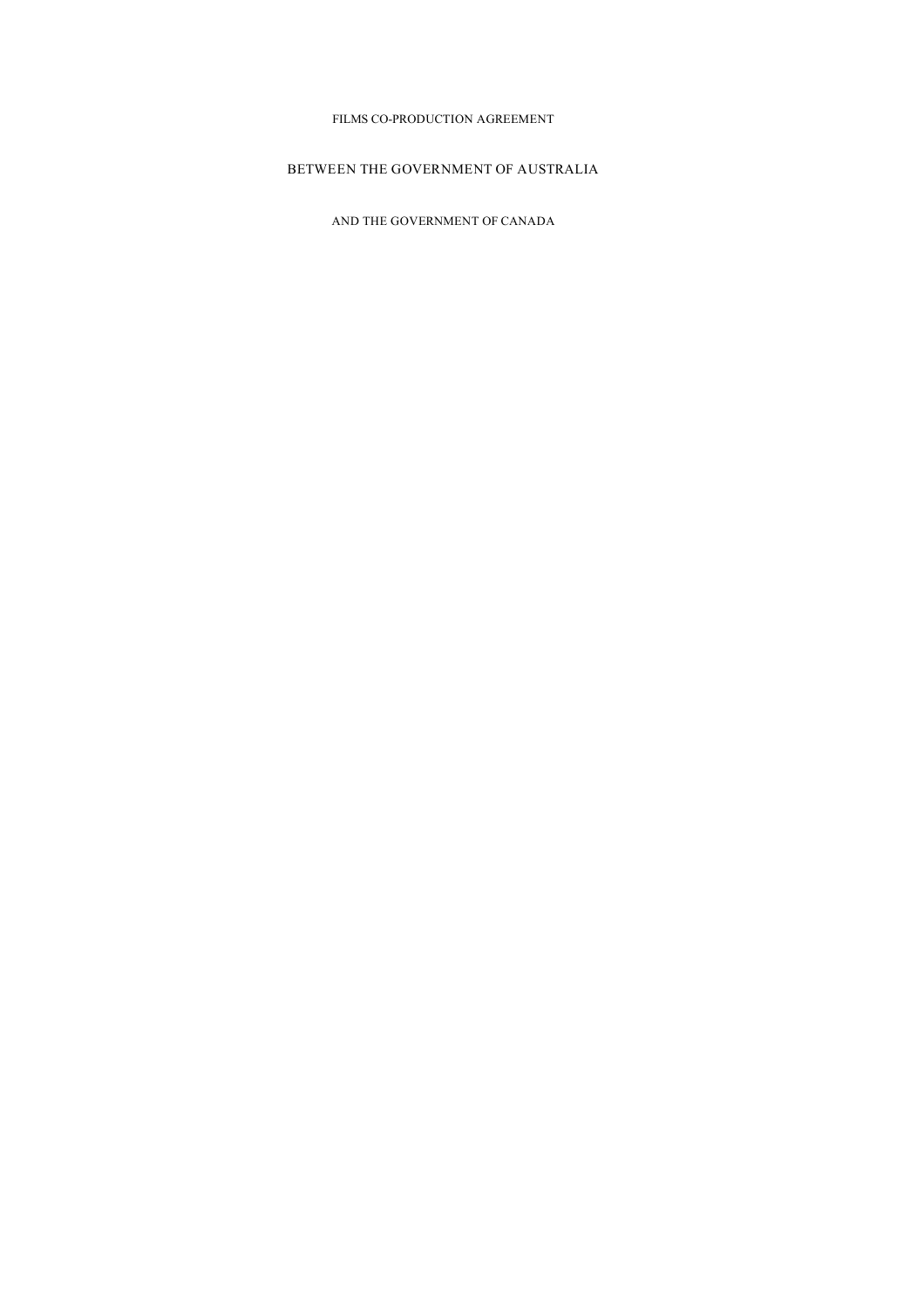The Government of Australia and the Government of Canada ("the Contracting Parties");

CONSIDERING that the film industries of their two countries will benefit from closer mutual co-operation in the production offilms; and

CONSIDERING that films capable of enhancing the prestige of the film industries and of the two countries should benefit from the provisions of this Agreement;

HAVE agreed as follows:-

## ARTICLE 1

For the purposes of this Agreement:

(1) (a) a "co-production film" shall be:

- i) a film made by one or more Australian producers ("the Australian co-producer") in conjunction with one or more Canadian producers ("the Canadian co-producer"); or
- ii) a filmmade by an Australian co-producer and a Canadian co-producer in conjunction with a producer of another country with which Australia or Canada has signed a co-production Treaty ("third coproducer");

and in either case the film shall be made in accordance with the terms of an approval as a Co-production Film given by the competent authorities jointly;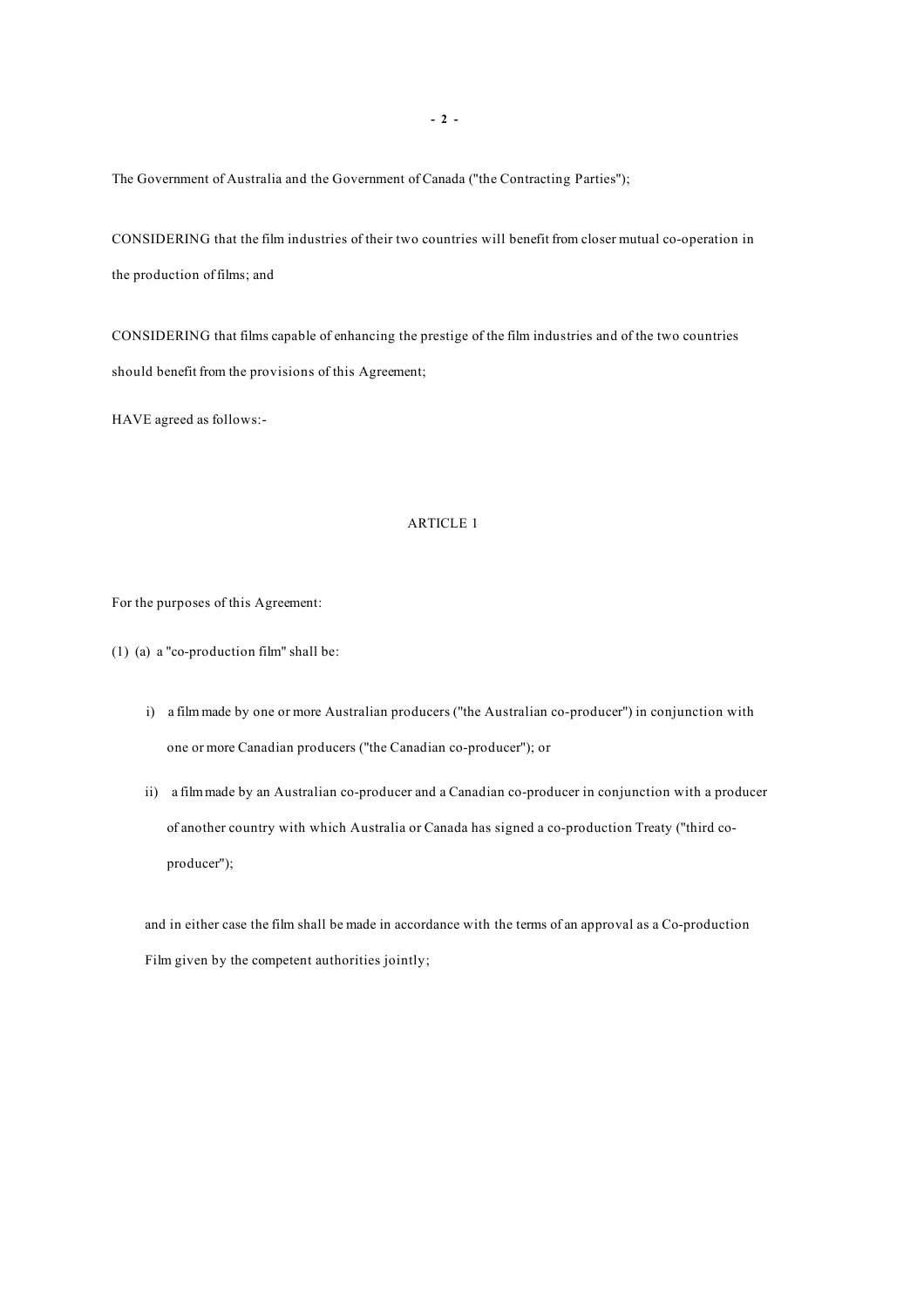- (b) "film"means any sequence of visual images, irrespective of length or format, including animation and documentaries, produced either on film, video tape or videodisc, for distribution in theatres, on television, video-cassette, videodisc or any other form of distribution.
- (2) "nationals" means:
	- (a) in relation to Australia, Australian citizens;
	- (b) in relation to Canada, Canadian citizens.
- (3) "residents" means:
	- (a) in relation to Australia, persons who are not Australian citizens but are permanent residents;
	- (b) in relation to Canada, permanent residents of Canada.
- (4) "competent authorities" means the authorities respectively designated as such by the Government of Australia and the Government of Canada.

## ARTICLE 2

A co-production film shall be entitled to the full enjoyment of all the benefits which are or may be accorded in Australia and Canada respectively to national films subject to the laws in force from time to time in that country.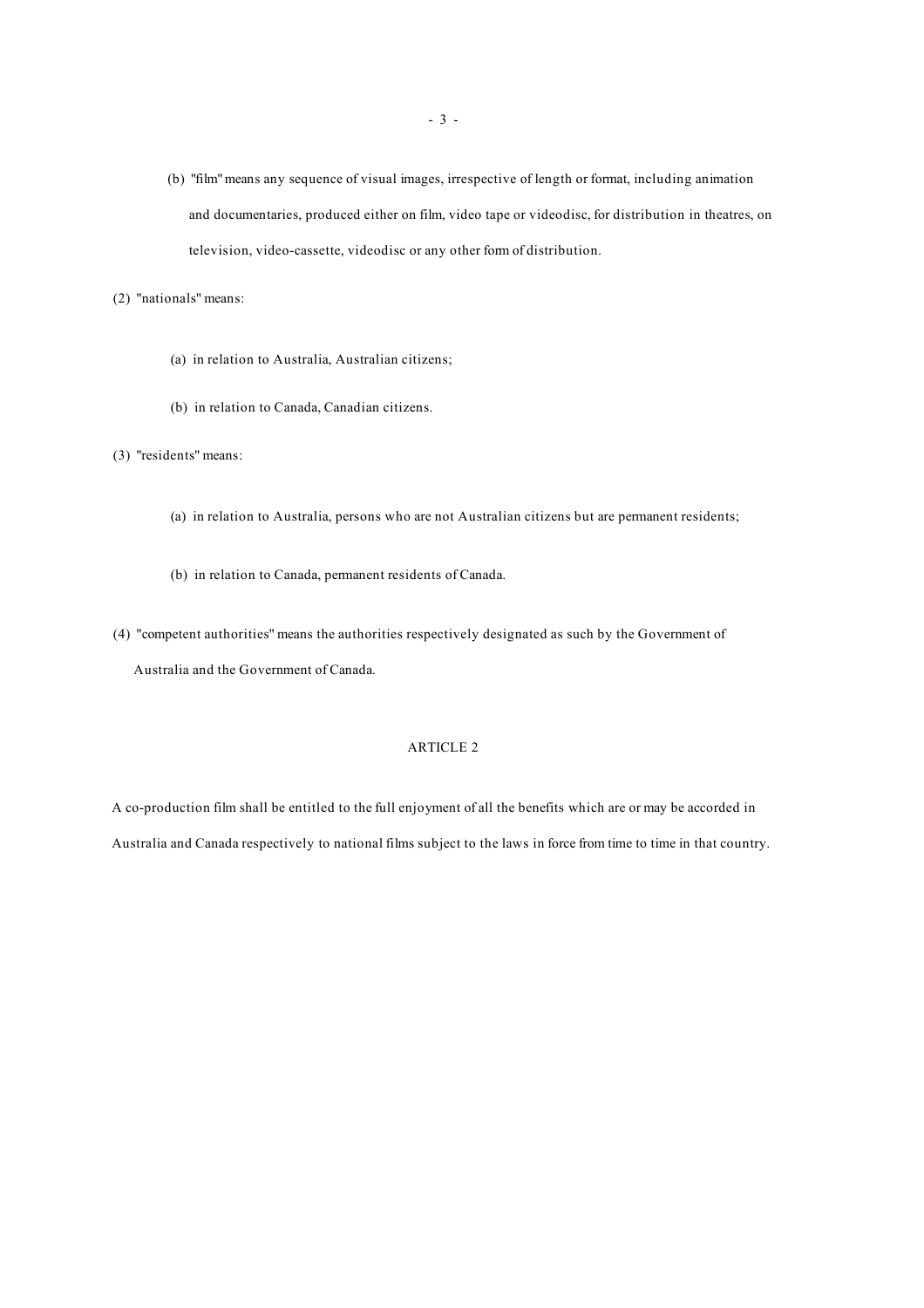### ARTICLE 3

In approving films under this Agreement, the competent authorities, acting jointly, shall apply the rules set out in the Annex, which forms an integral part of this Agreement.

### ARTICLE 4

Each of the Contracting Parties shall provide, in accordance with national legislation, temporary admission, free of import duties and taxes, of cinematographic equipment for the making of co-production films.

## ARTICLE 5

Each of the Contracting Parties shall permit the nationals and residents of the other country and citizens of the country of the third co-producer to enter and remain in Australia or Canada as the case may be, for the purpose of making or exploiting a co-production film, subject to the requirement that they comply with the laws and regulations relating to entry and residence.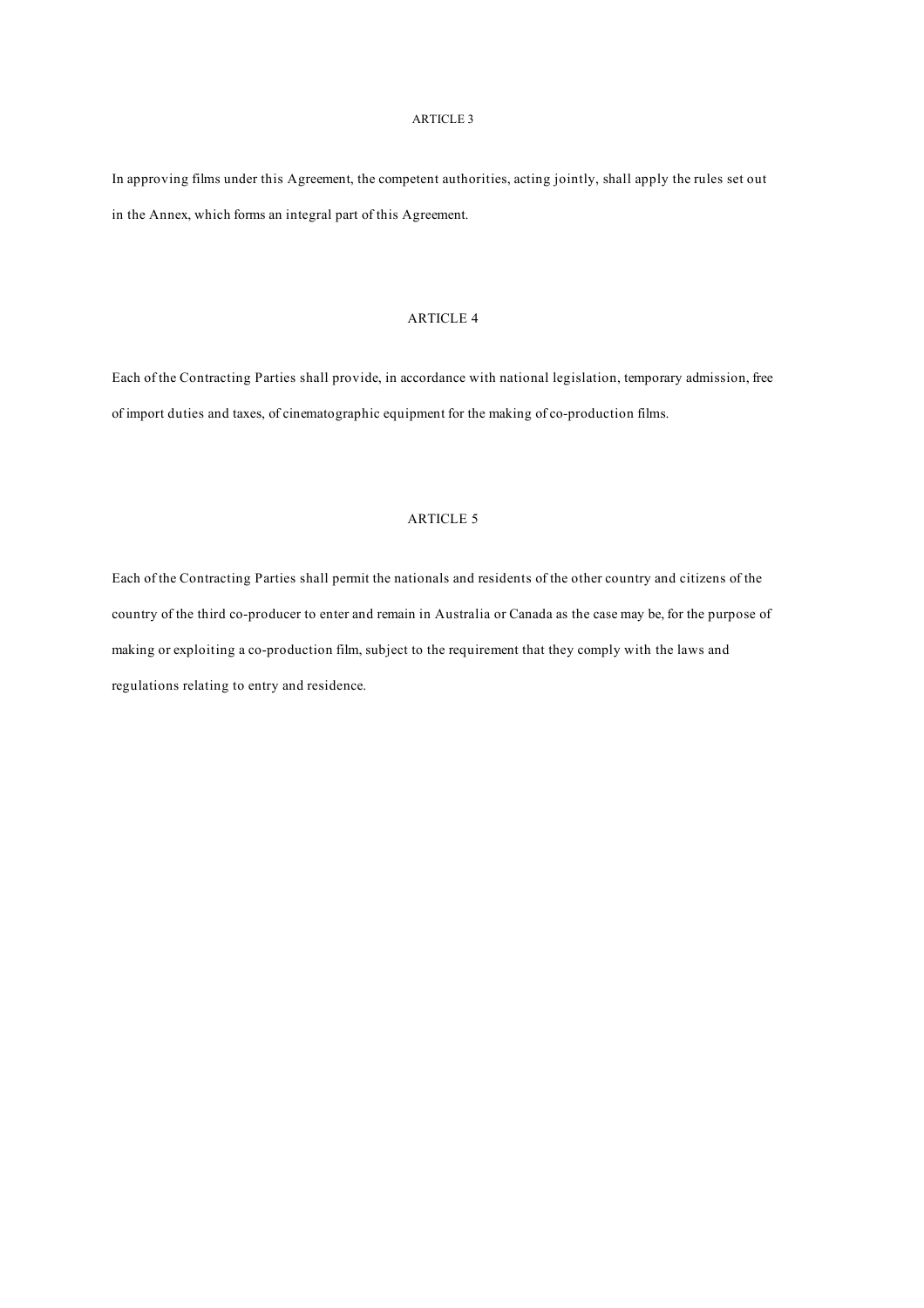#### ARTICLE 6

There shall be a Mixed Commission equally composed of representatives of the Contracting Parties to supervise and review the working of this Agreement and to make any proposals considered necessary for any modification of this Agreement. Its meetings shall be held alternately in Australia and in Canada. The Commission shall meet eighteen months after the date of signing this Agreement, and thereafter within six months of a request to meet being made by either Contracting Party.

#### ARTICLE 7

Each of the Contracting Parties shall notify the other of the completion of any procedure required by its laws for giving effect to this Agreement, which shall enter into force from the date of receipt of the later of these notifications.

### ARTICLE 8

This Agreement shall remain in force initially for a period of three years from the date of its entry into force. Either Contracting Party wishing to terminate it shall give written notice to terminate to the other six months before the end of that period and the Agreement shall then terminate at the end of the three years. If no such notice is given the Agreement shall automatically remain in force for successive periods each of three years, unless written notice to terminate is given by either Contracting Party at least six months before the end of any period of three years, in which case it shall terminate at the end of that period.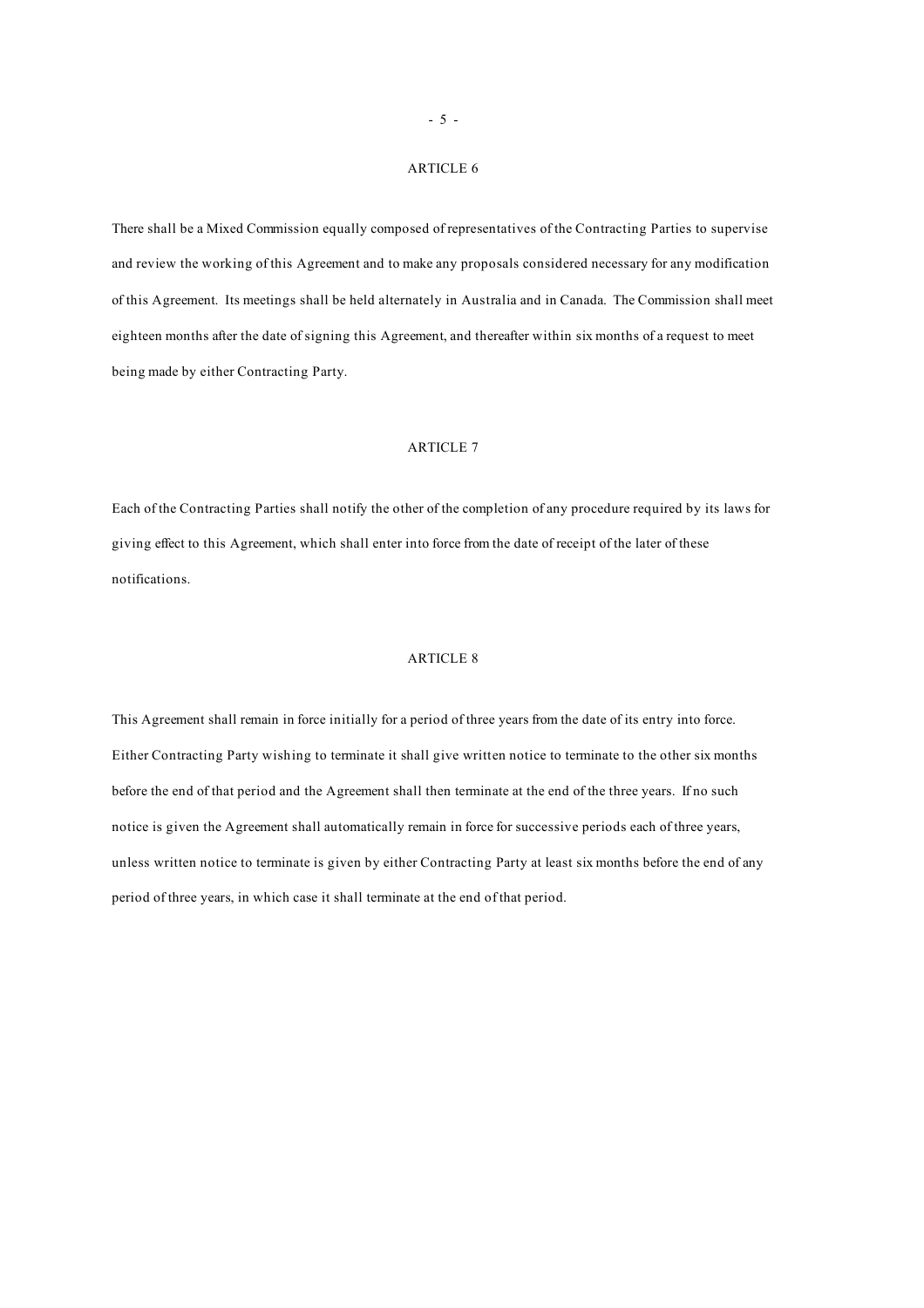IN WITNESS WHEREOF, the undersigned, being duly authorised thereto by their respective governments, have signed this Agreement.

DONE at Canberra in duplicate in English and French, each version being equally authentic this

THIRD day of JULY 1990. For the Government of Australia: For the Government of Canada: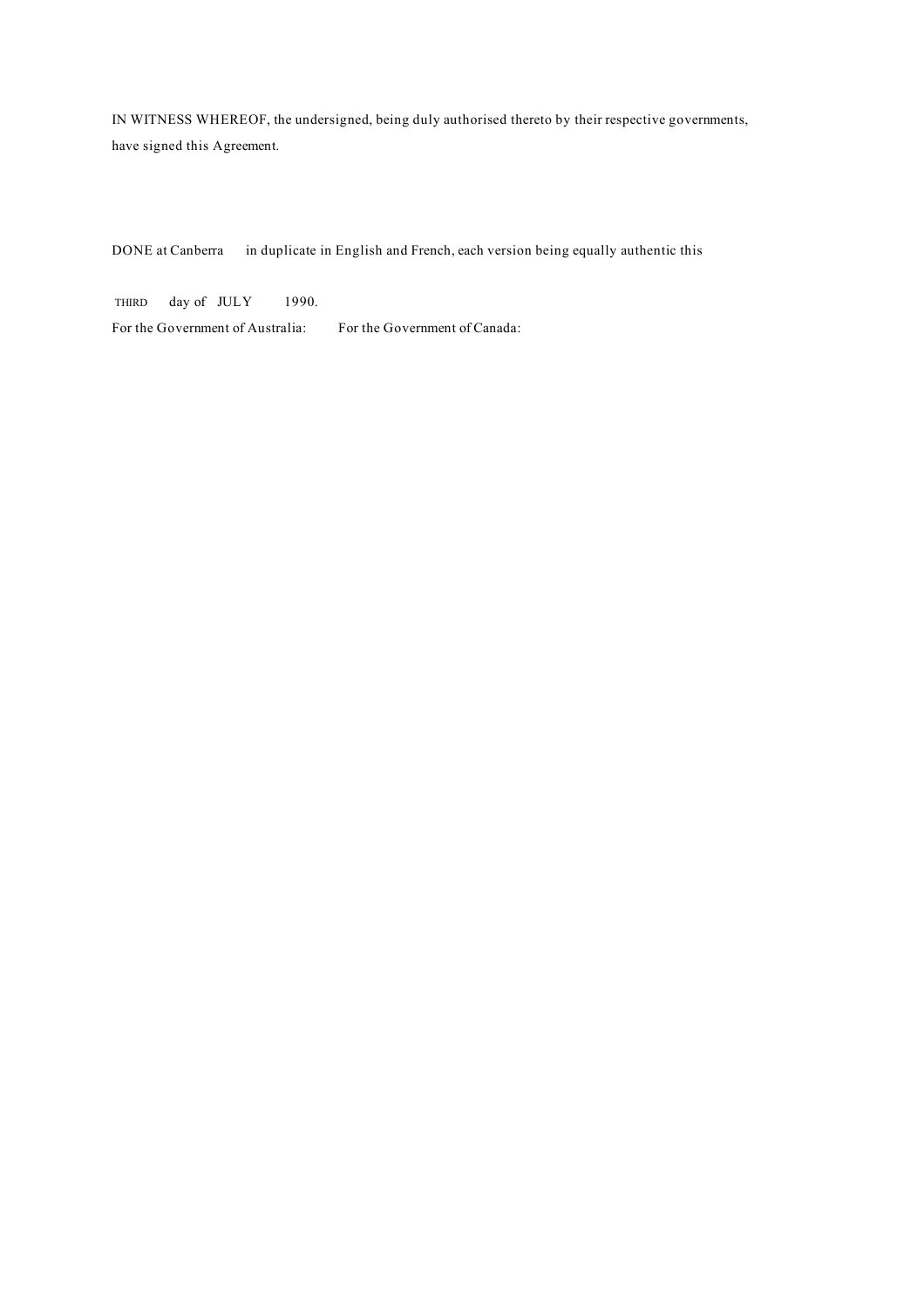#### ANNEX

- (1) The competent authorities shall consult to enable them to ensure that a project conforms with the provisions of this Agreement. Each competent authority, in deciding whether to grant or refuse an application, shall apply its own policies and guidelines. When approving a project for a coproduction film, each may stipulate conditions of approval framed in order to achieve the general aims and objects of the Agreement. In the event of a disagreement between the competent authorities about the giving of such an approval or the inclusion of such a condition the project concerned shall not be approved under this Agreement.
- (2) The contract or contracts governing the making of the co-production film shall provide that a coproducer may assign or dispose of the benefits referred to in Article 2 of the Agreement only to an individual who is a national or resident of that co-producer's country or to a company or partnership which is resident in that country.
- (3) The competent authorities shall satisfy themselves that conditions of work in the making of coproduction films under this Agreement in each of the countries of the participating co-producers are in broad terms comparable. In the event that location shooting of the film takes place in a country other than that of a co-producer, conditions shall be, in broad terms, no less favourable.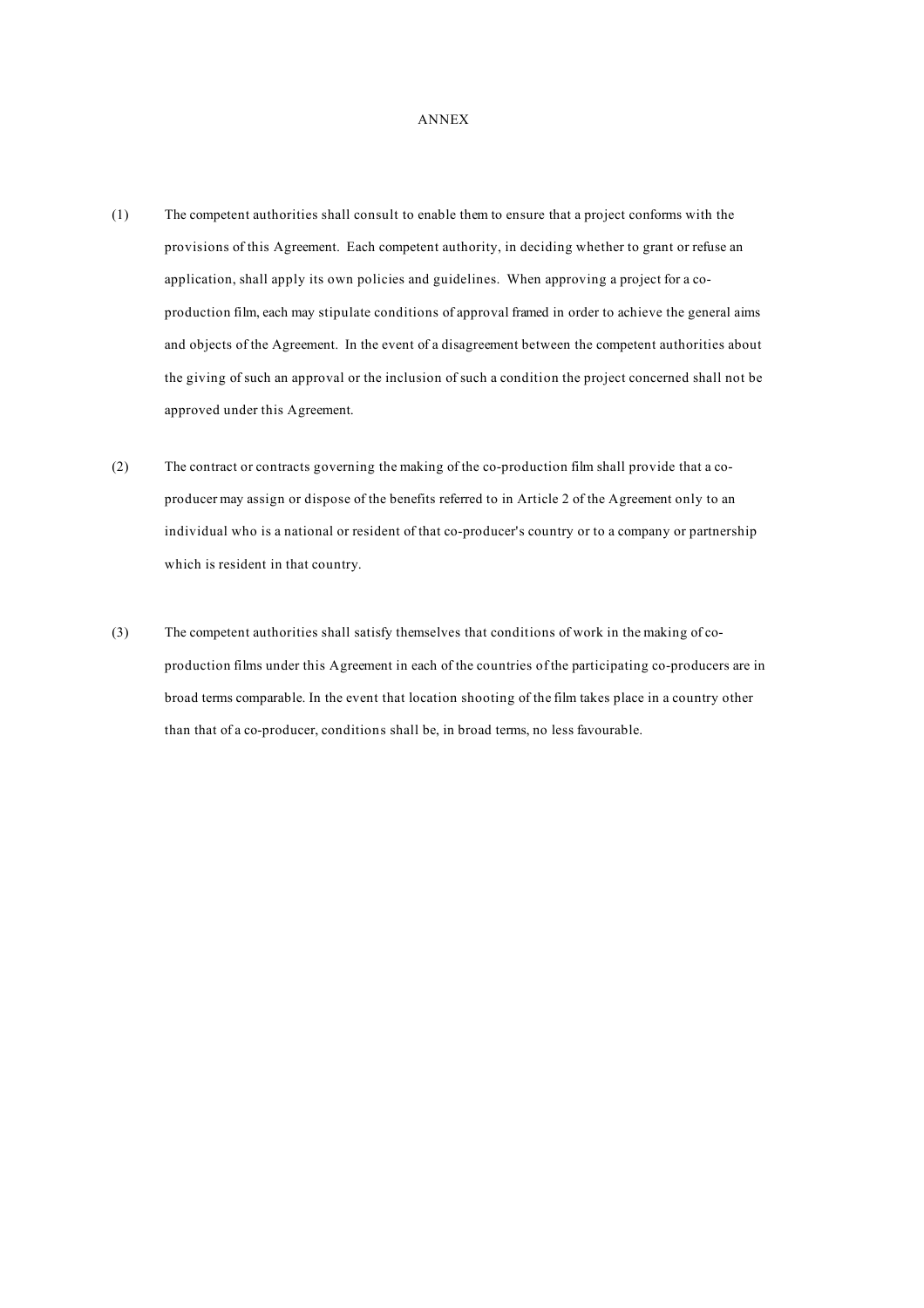- (4) (a) The Australian co-producer shall fulfil all the conditions relating to status which would be required to be fulfilled if that producer were the only producer, in order for the production to be eligible as an Australian film.
	- (b) The Canadian co-producer shall fulfil all the conditions relating to status which would be required to be fulfilled if that producer were the only producer, in order for the production to be eligible as a Canadian film.
	- (c) Any third co-producer shall fulfil all the conditions relating to status which would be required to be fulfilled to produce a film under the terms of the co-production treaty in force between that coproducer's country and either Australia or Canada.
	- (d) None of the co-producers shall be linked by common management, ownership or control, save to the extent that it is inherent in the making of the co-production film itself
- (5) Co-production films shall be made and processed in their entirety up to the creation of the answer print in Australia and/or Canada and/or where there is a third co-producer, in that co-producer's country (and dubbing may be carried out in Australia and/or in Canada and/or, where there is a third co-producer, in that co-producer's country). The majority of this work shall normally be carried out in the country of the coproducer which has the major financial participation. The competent authorities shall have the power to approve location filming in a country other than the countries of the participating co-producers.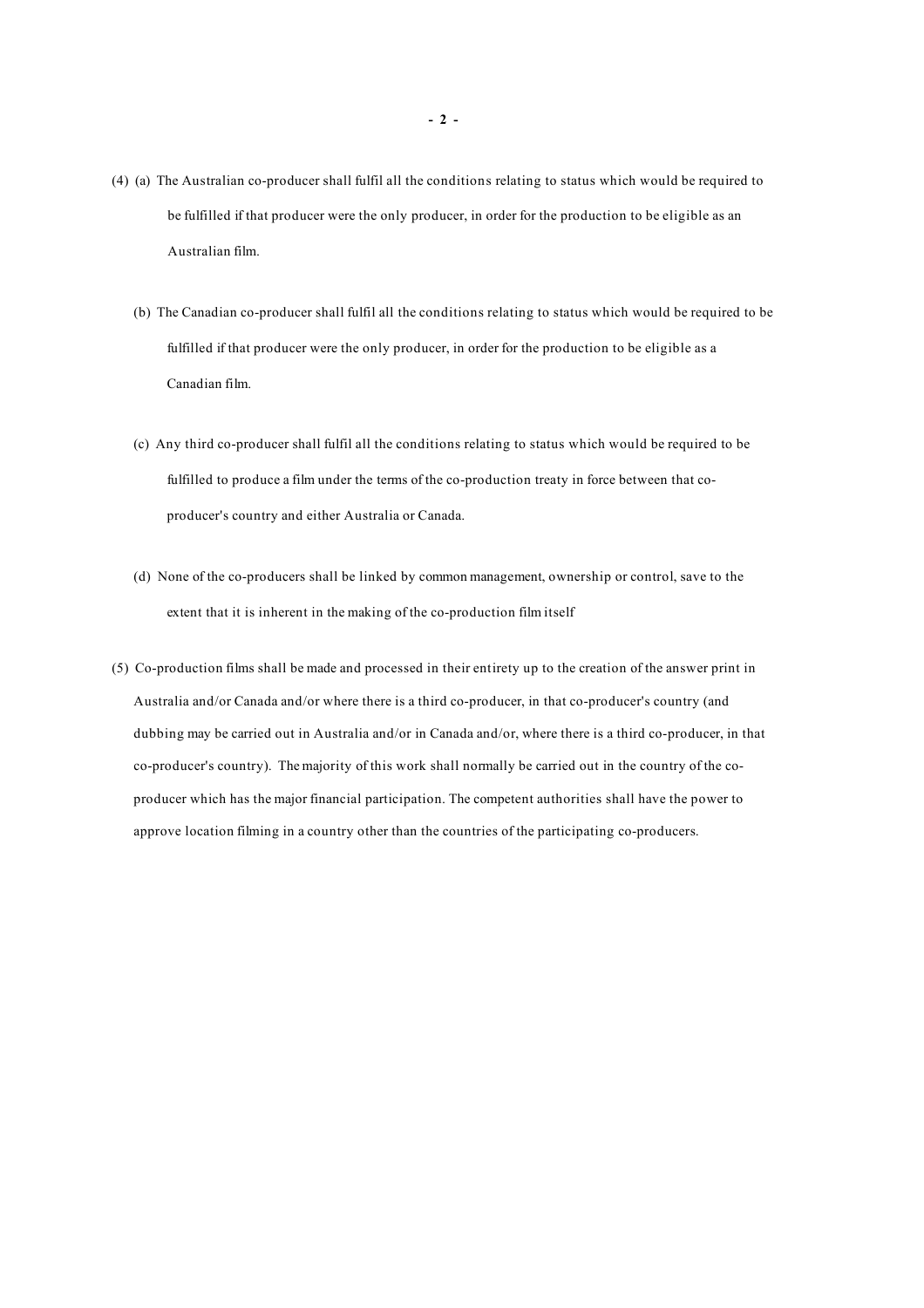(6) Individuals participating in the making of co-production films shall be nationals or residents of Australia, Canada, or, where there is a third co-producer, citizens of that co-producer's country. In exceptional circumstances, where script or financing dictates but subject always to the approval of the competent authorities, internationally recognised performers from other countries may be engaged. The engagement of such performers shall be restricted and, as a general rule, performers from the participating co-production countries shall be engaged in the production.

Where the competent authorities have approved location filming in a country other than that of the participating co-producers, citizens of that country may be employed as crowd artists, in small roles, or as additional employees whose services are necessary for the location work to be undertaken.

- (7) The performing, technical and craft contribution of each co-producer to a co-production film shall be in reasonable proportion to each of the co-producer's financial participation.
- (8) In any event, each co-producer shall have a financial and creative contribution of not less than thirty per cent (30%) of the total financial and creative contribution for the co-production film.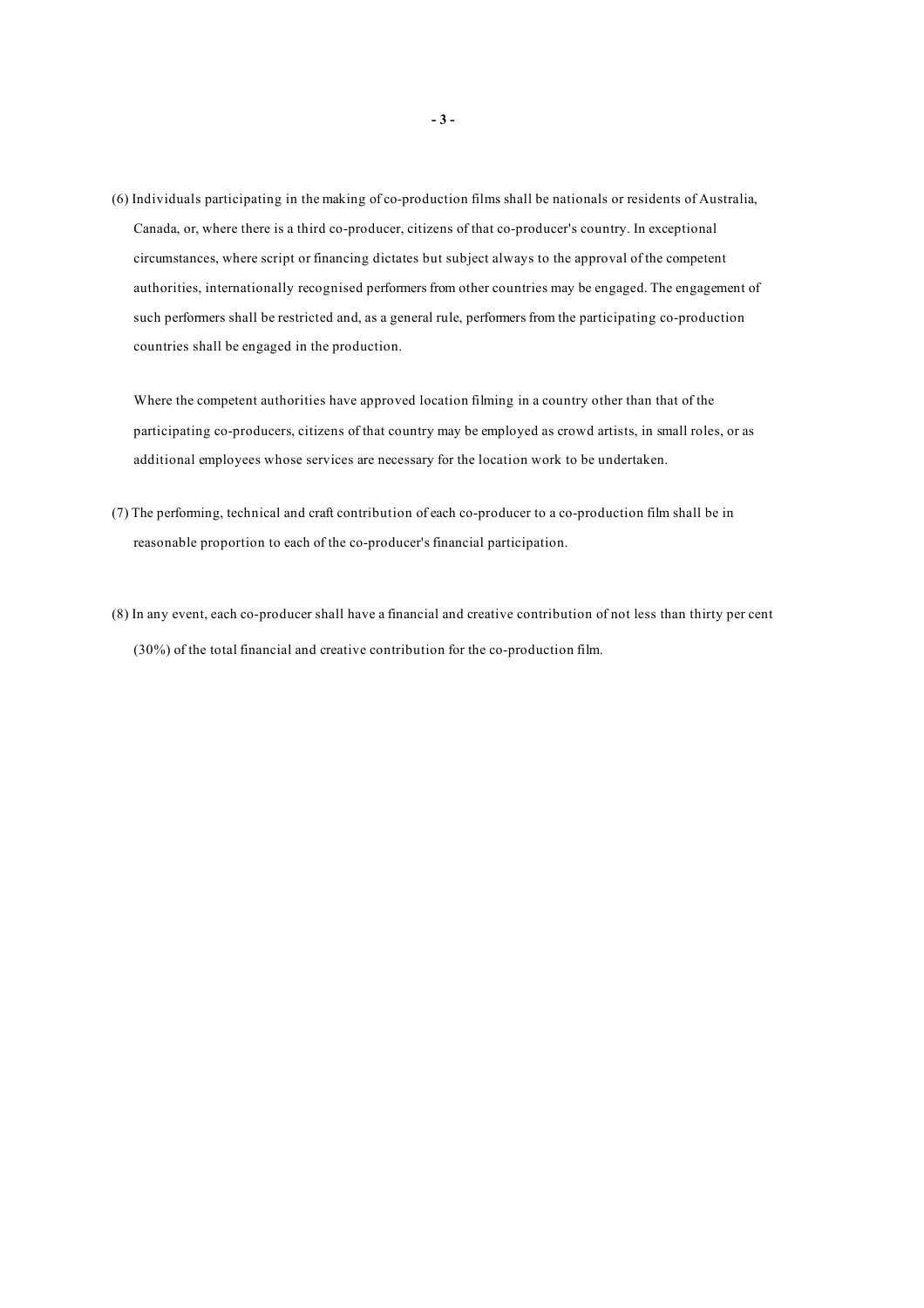- (9) Any music specially composed for a co-production film shall*,* subject to any departure from this rule which is approved by the competent authorities, be composed by nationals or residents of Australia or Canada, or, where there is a third co-producer, by citizens of that co-producer's country.
- (10) At least ninety per cent (90%) of the footage included in a co-production film shall, subject to any departure from this rule which is approved by the competent authorities, be specially shot for that film.
- (11) The contracts between the co-producers shall:
	- (a) provide that a sufficient number of copies of the final protection and reproduction material used in the production be made for all the co-producers. Each co-producer shall be the owner of a copy of the protection and reproduction material and shall be entitled to use it to make the necessary reproductions. Moreover, each co-producer shall have access to the original production material in accordance with the conditions agreed upon between the co-producers;
	- (b) set out the financial liability of each co-producer for costs incurred:
		- (i) in preparing a project which is refused conditional approval as a co-production film by the competent authorities;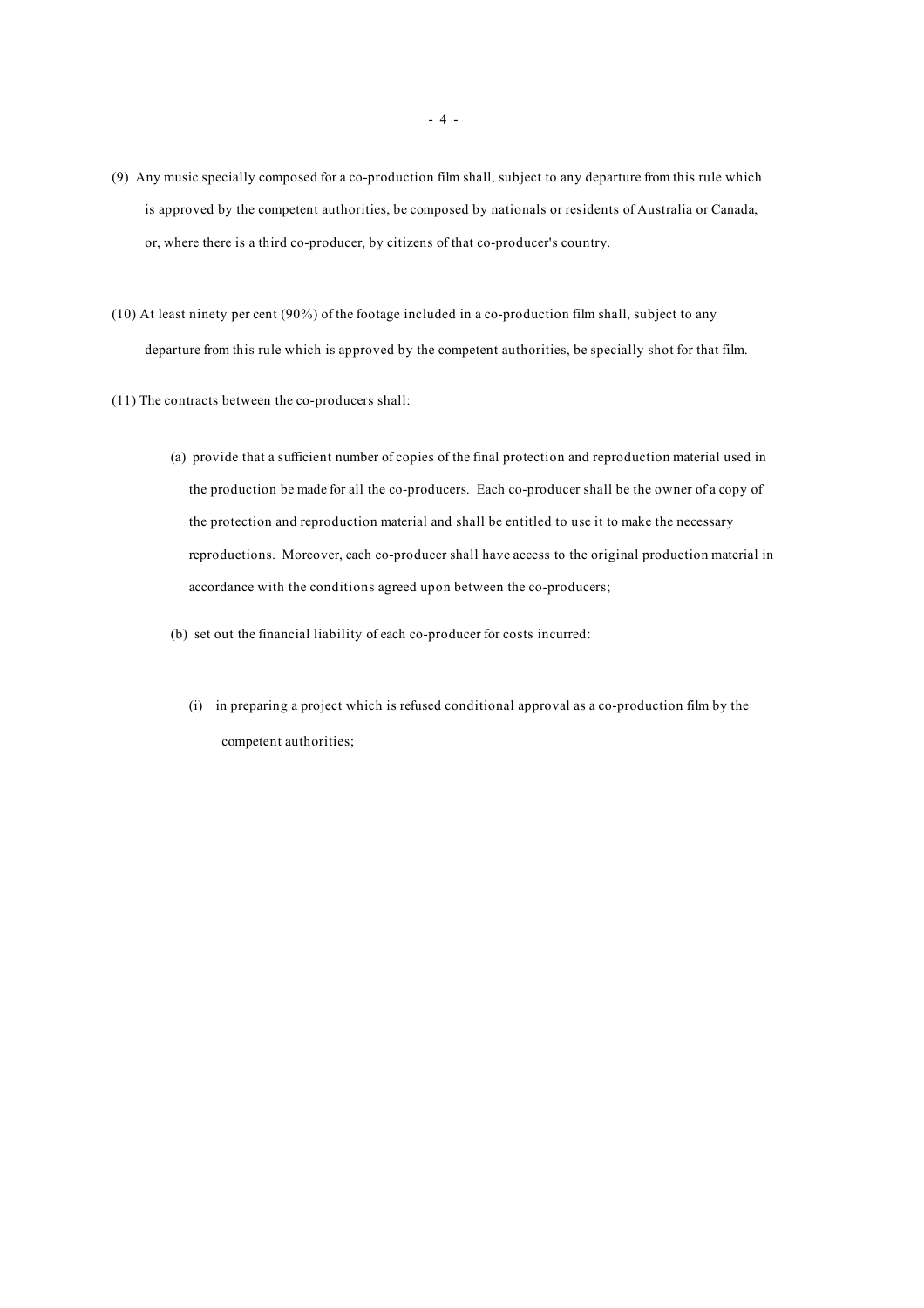- (ii) in making a film which has been given such conditional approval and fails to comply with the conditions of such approval; or
- (iii) in making an approved co-production film, permission for whose public exhibition is withheld in any of the countries of the co-producers;
- (c) set out the arrangements regarding the division between the co-producers of the receipts from the exploitation of the film, including those from export markets;
- (d) specify the dates by which their respective contributions to the production of that film shall have been completed;
- (e) provide for the sharing of the copyright.
- (12) Each co-production film shall include either a separate credit title indicating that the film is either an "Australian-Canadian co-production", or a "Canadian-Australian co-production", or where relevant, a credit which reflects the participation of Canada, Australia and the country of the third co-producer.
- (13) A film made in accordance with an approval by the competent authorities under this Agreement but completed after the termination of this Agreement shall be treated as a co-production film and its coproducers shall accordingly be entitled to all the benefits of this Agreement.